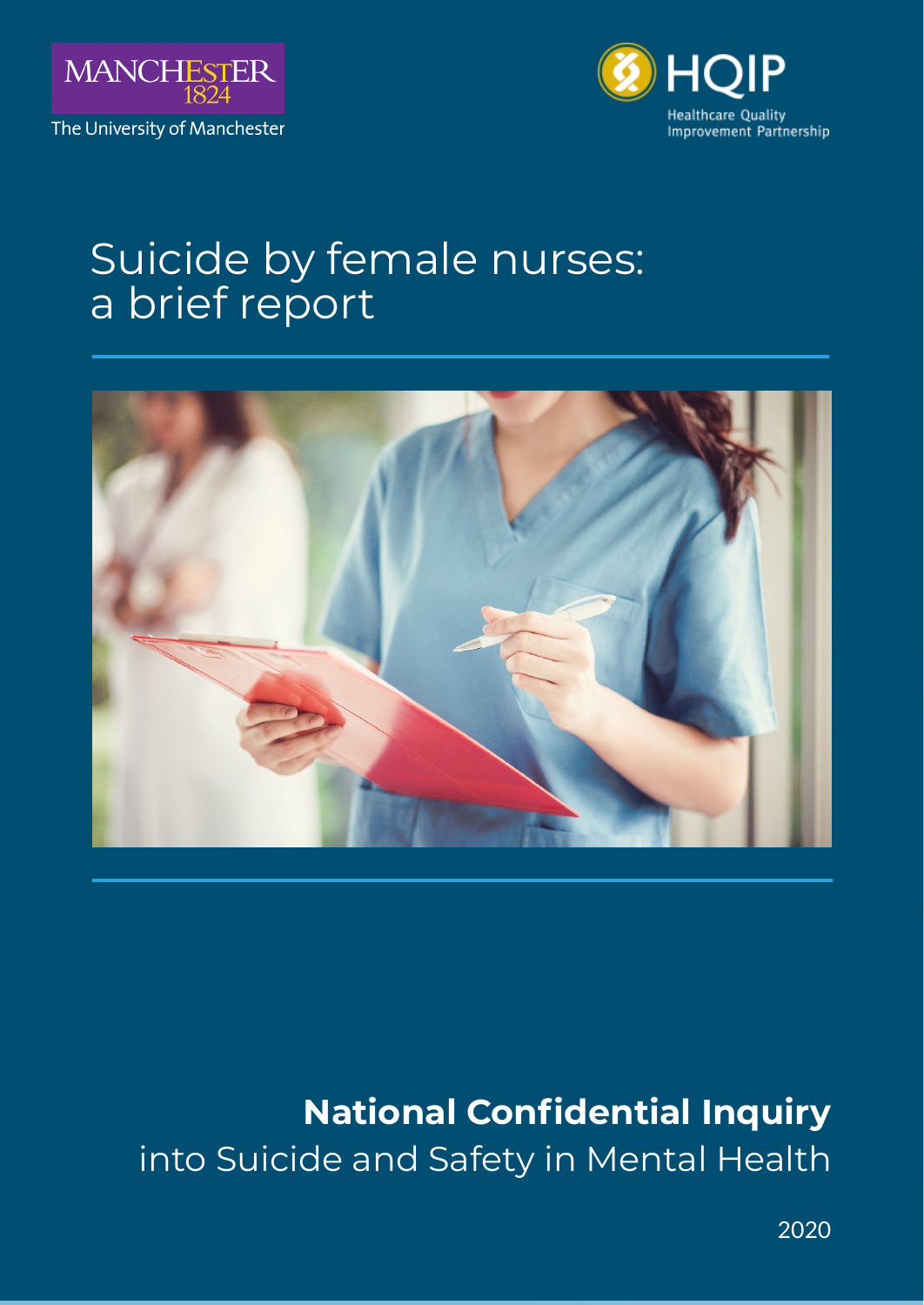#### **Please cite this report as**:

The National Confidential Inquiry into Suicide and Safety in Mental Health (NCISH). Suicide by female nurses: a brief report. 2020. University of Manchester.

#### **Contributors**

| * Lead contributors |  |
|---------------------|--|

#### **Contact us:**

National Confidential Inquiry into Suicide and Safety in Mental Health (NCISH), Centre for Mental Health and Safety, Jean McFarlane Building, University of Manchester, Oxford Road, Manchester, M13 9PL

**E-mail**: ncish@manchester.ac.uk

**Visit** us on our website: [www.manchester.ac.uk/ncish](http://www.manchester.ac.uk/ncish)

**Follow** us on Twitter[: @NCISH\\_UK](https://twitter.com/NCISH_UK)

The Healthcare Quality Improvement Partnership (HQIP) is led by a consortium of the Academy of Medical Royal Colleges, the Royal College of Nursing and National Voices. HQIP's aim is to promote quality improvement, and it hosts the contract to manage and develop the Clinical Outcome Review Programmes, one of which is the Mental Health Clinical Outcome Review Programme, funded by NHS England, NHS Wales, the Health and Social Care Division of the Scottish Government, the Northern Ireland Department of Health, and the States of Jersey and Guernsey. The programmes, which encompass confidential enquiries, are designed to help assess the quality of healthcare, and stimulate improvement in safety and effectiveness by systematically enabling clinicians, managers and policy makers to learn from adverse events and other relevant data. More details can be found at: [www.hqip.org.uk/clinical-outcome](http://www.hqip.org.uk/clinical-outcome-review-programmes/)[review-programmes/](http://www.hqip.org.uk/clinical-outcome-review-programmes/)

**Copyright** All rights reserved. © [2020] Healthcare Quality Improvement Partnership (HQIP).

The interpretation and conclusions contained in this report are those of the authors alone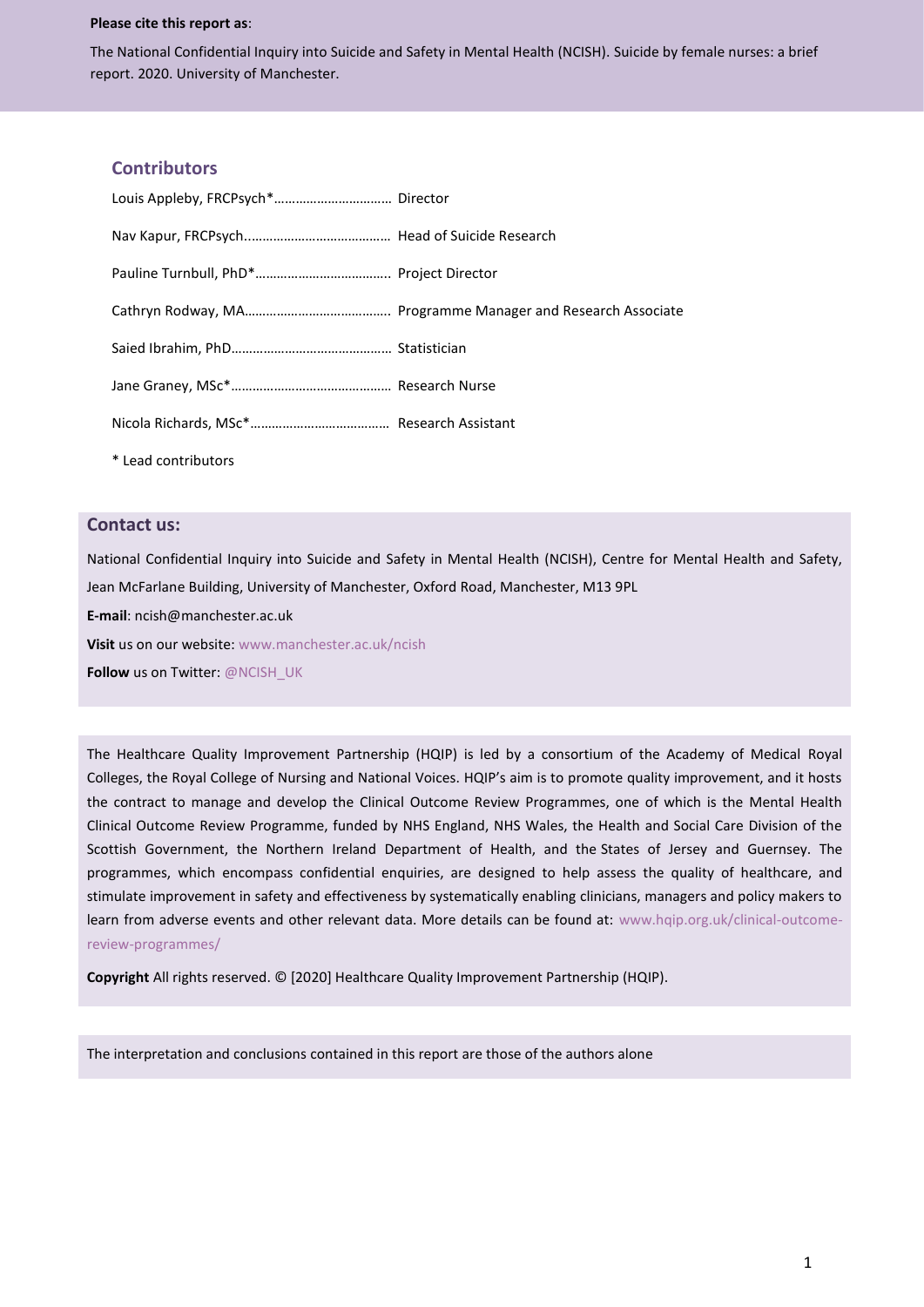# **SUMMARY**

## **Why did we carry out the study?**

A report by the Office for National Statistics (ONS) in 2017 identified female nurses as having a risk of suicide 23% above the risk in women in other occupations. There have been no national studies to identify factors associated with suicide specifically in this group, on which prevention could be based.

This was a brief study requested by NHSE, based on basic quantitative analysis of our existing NCISH database. We aimed to examine suicide by nurses, with a focus on female nurses, by carrying out:

- (1) An examination of ONS data on female nurses who died by suicide during a six-year period;
- (2) A detailed analysis of female nurse suicides using the National Confidential Inquiry into Suicide and Safety in Mental Health (NCISH) database of people who died by suicide within 12 months of mental health service contact, including comparison with other female patients.

#### **What did we do?**

We used national mortality data from ONS to identify female nurses who had died by suicide between January 1<sup>st</sup> 2011 and December 31<sup>st</sup> 2016. We included a wide range of roles, both qualified and non-qualified nurse occupations (inclusion criteria detailed below), though our figures are mainly trained nurses (82%). These data are derived from the mortality data provided by ONS. We recorded information about these nurses; including age, coroners' conclusion at inquest, method of death, and where they lived. We used the NCISH suicide database to examine those who had been in contact with mental health services in the year before they died, including the services they were receiving. We compared female nurses of working age with women in other occupations to identify factors that could be important in suicide prevention. This study was based on our existing database of all suicides nationally, with detailed information on people who had contact with mental health services before they died. Our data collection was not therefore designed to address any specific hypothesis about nurses. The findings from this analysis are expected to lead to more detailed study.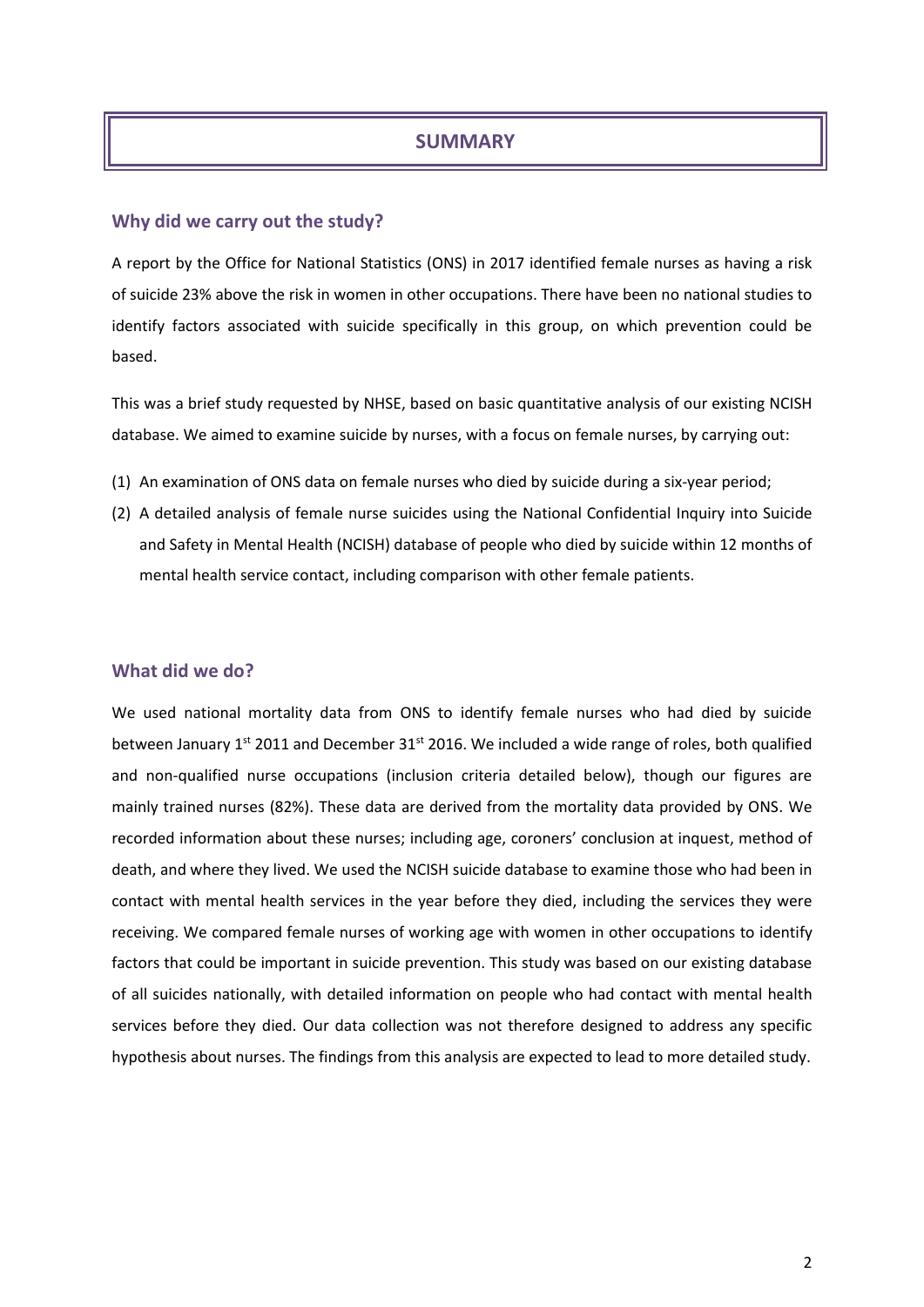# **What were the main findings?**

## **General population**

- We identified 281 nurses who died by suicide over the six-year study period; of these 204 (73%) were female - these were the main focus of the study;
- Female nurses were older than other women who died by suicide; nearly half were aged 45-54 years (N=87, 43%);
- The most common method of suicide for female nurses was self-poisoning (42%);
- More than half (60%) of female nurses who died were not in contact with mental health services.

## **Patient population**

- 102 nurses who died were identified as patients: of these 81 (79%) were female, their clinical histories were examined further;
- Their age distribution was similar to that of nurses in the general population who die by suicide, 40% being aged 45-54 years;
- Female nurses who were patients were similar to female patients in other occupations. The main primary diagnoses were affective disorders (59%), followed by personality disorders (19%). Overall 41% had a history of alcohol misuse and 20% reported a history of drug misuse. Nearly two thirds of female nurses had a history of self-harm (64%);
- Self-poisoning accounted for 48% of the deaths by female nurses. The main drugs taken were psychotropics (33%), opiates (31%), and paracetamol (19%);
- Although prevalence of experiencing adverse life events within 3 months of death was similar across the groups, female nurses were reported to have more workplace problems (18%);
- There were few differences in the care received by the female nurses and by women in other occupations, though it was less common for nurses to have had a previous short psychiatric admission of 7 days or fewer, and they were more often prescribed SSRIs/SNRIs.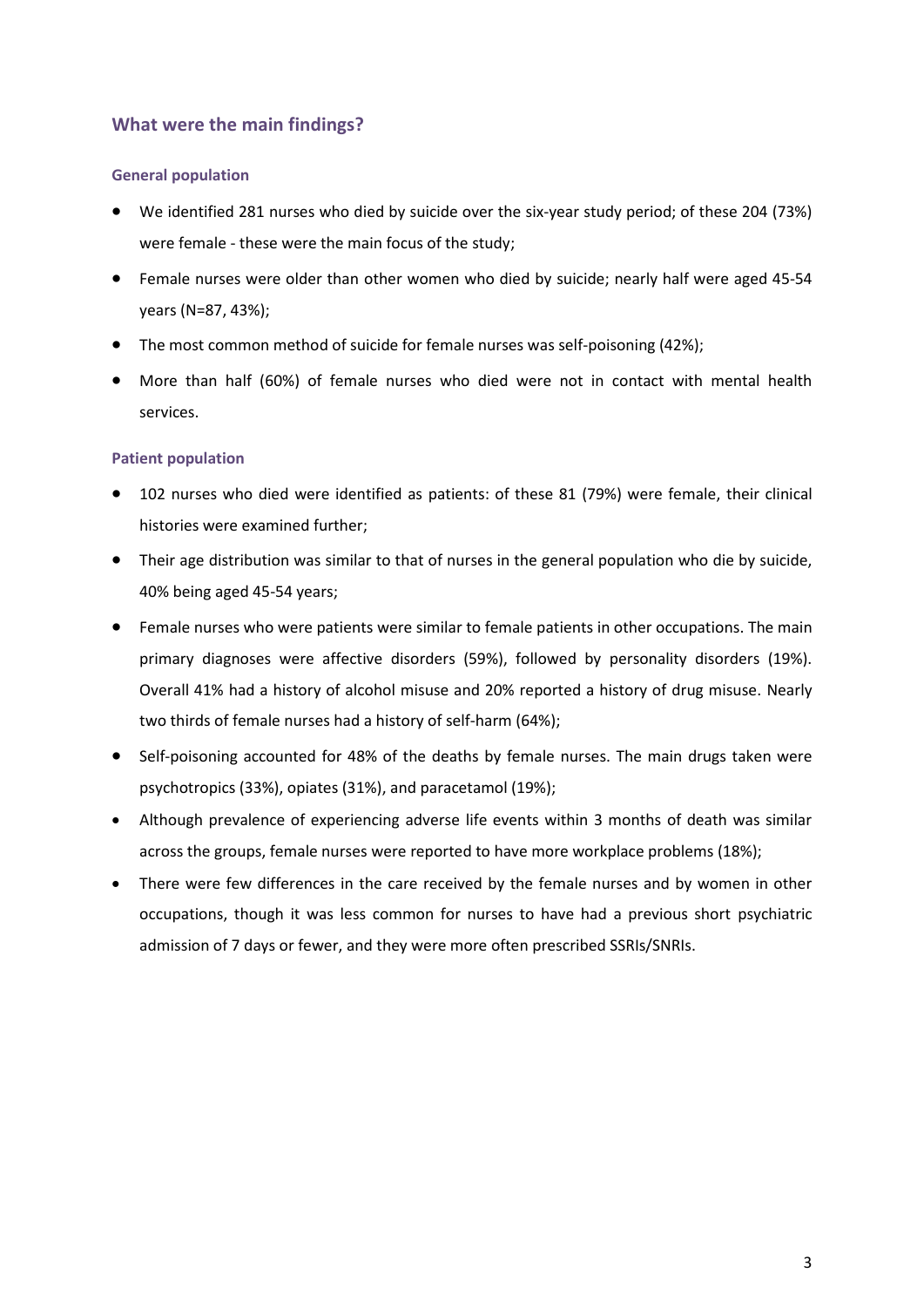#### **Key messages**

- (1) We have examined a 6-year national series of suicides by female nurses, providing information not previously available on this group. However, our database was not established for this purpose and we can draw only preliminary conclusions. More detailed studies should help identify priorities for prevention;
- (2) More than half of the nurses who died were not in contact with mental health services. We need to improve access to mental health care in nurses, as in many groups. Similar concerns have previously been raised for doctors, who now have a dedicated mental health service;
- (3) Self-poisoning rates among female nurses were high; the drugs most commonly used were psychotropics, opiates, and paracetamol. Further study of self-poisoning among female nurses is needed to inform prevention measures;
- (4) Suicide is complex, and this complexity needs further exploration in female nurses, including examining the specific effects of workplace, financial, and personal problems;
- (5) Some indicators of suicide risk in female nurses, such as depression and substance misuse, are common to most groups who are at risk. They show the importance of comprehensive, needs-based clinical care in improving prevention.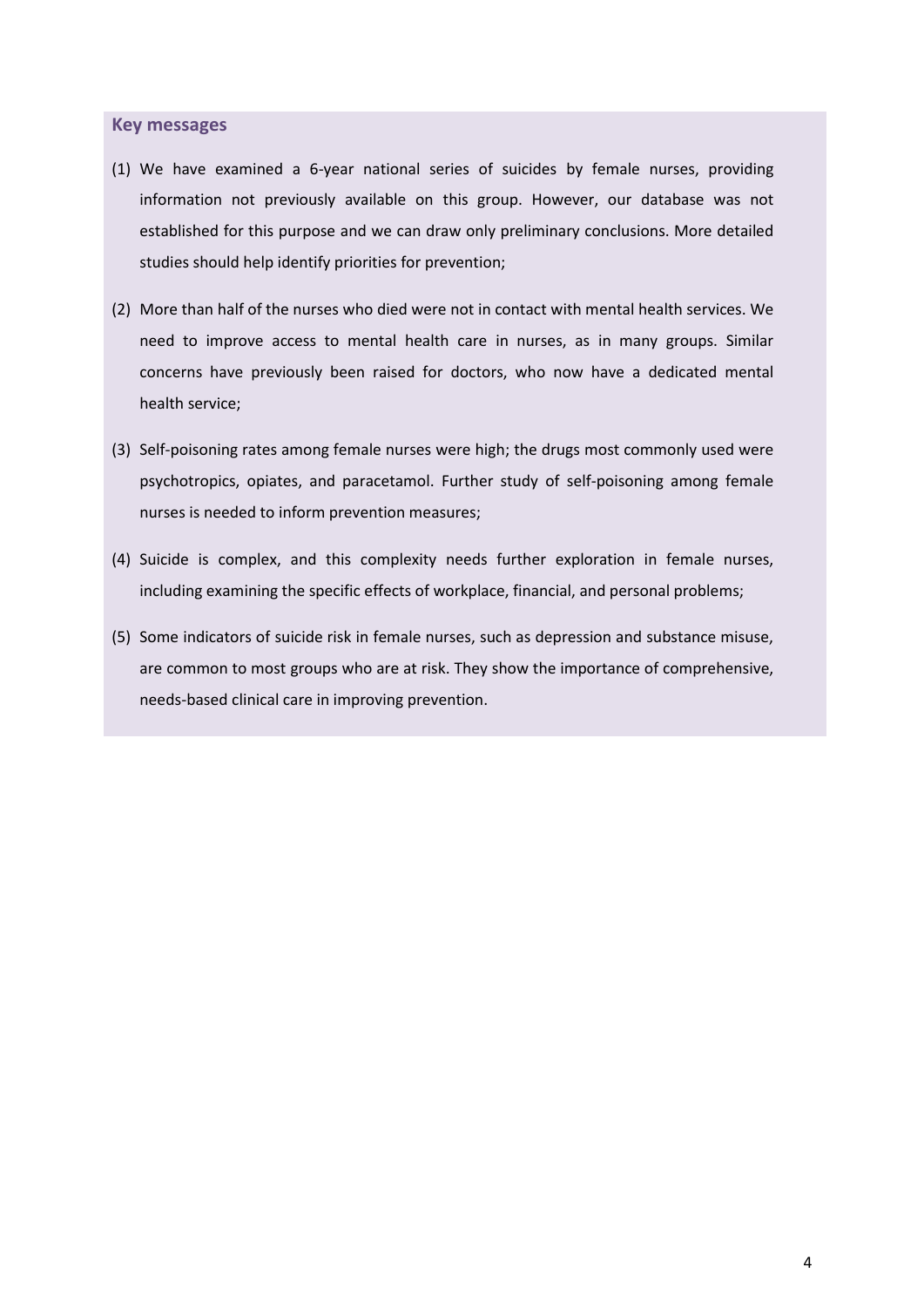## **BACKGROUND**

#### **Suicide by female nurses**

The National Suicide Prevention Strategy (NSPS) for England identified female nurses as an occupational group at increased risk of suicide. <sup>1</sup> Recent analysis of data from the Office for National Statistics (ONS) reported a high rate of suicide in female nurses with a standardised mortality ratio (SMR) of 123, indicating a suicide risk 23% higher than in women in other occupations.<sup>2</sup> The SMR for male nurses was 112 but this was not significantly high with this sample size. ONS outlined three reasons to explain why the risk of suicide varies across diverse occupations and why certain occupations are associated with a greater risk of suicide.<sup>2</sup> Firstly, job-related features including low resources and high demands heighten risk. Secondly, certain occupations may attract people who are already vulnerable and at high risk of suicide. Lastly, occupations that increase the access to, or knowledge of, methods of suicide exacerbates the risk.

There is a significant lack of research examining reasons for increased suicide risk in nurses. A review of the available literature in 2015<sup>3</sup> found only nine articles published since 1999 that examined factors associated with suicide, suicidal behaviour, or suicidal ideation among nurses. Mental health diagnosis, knowledge and access to methods, alcohol misuse, and relationship and occupational problems were all associated with suicide by nurses. We found just one UK study examining suicide by female nurses that reported similar factors; this was published in 2002.<sup>4</sup>

Much of the research into suicide by nurses has not looked specifically at women. In the UK, nurses are the largest group of health care workers with around 550,000 nurses registered to work in England; 88% of those are female. 5

NHS England requested a rapid-response study be carried out between January 2019 and March 2019. The time constraints meant that only basic quantitative analysis could be undertaken using our existing NCISH database and related ONS data. We aimed to establish preliminary data about women who die by suicide while employed as nurses, by carrying out:

- (1) An examination of National ONS data on female nurses who died by suicide during a six-year period 2011-16;
- (2) A detailed analysis of female nurse suicides using the National Confidential Inquiry into Suicide and Safety in Mental Health (NCISH) database of people who died by suicide within 12 months of mental health service contact, including comparison with other female patients.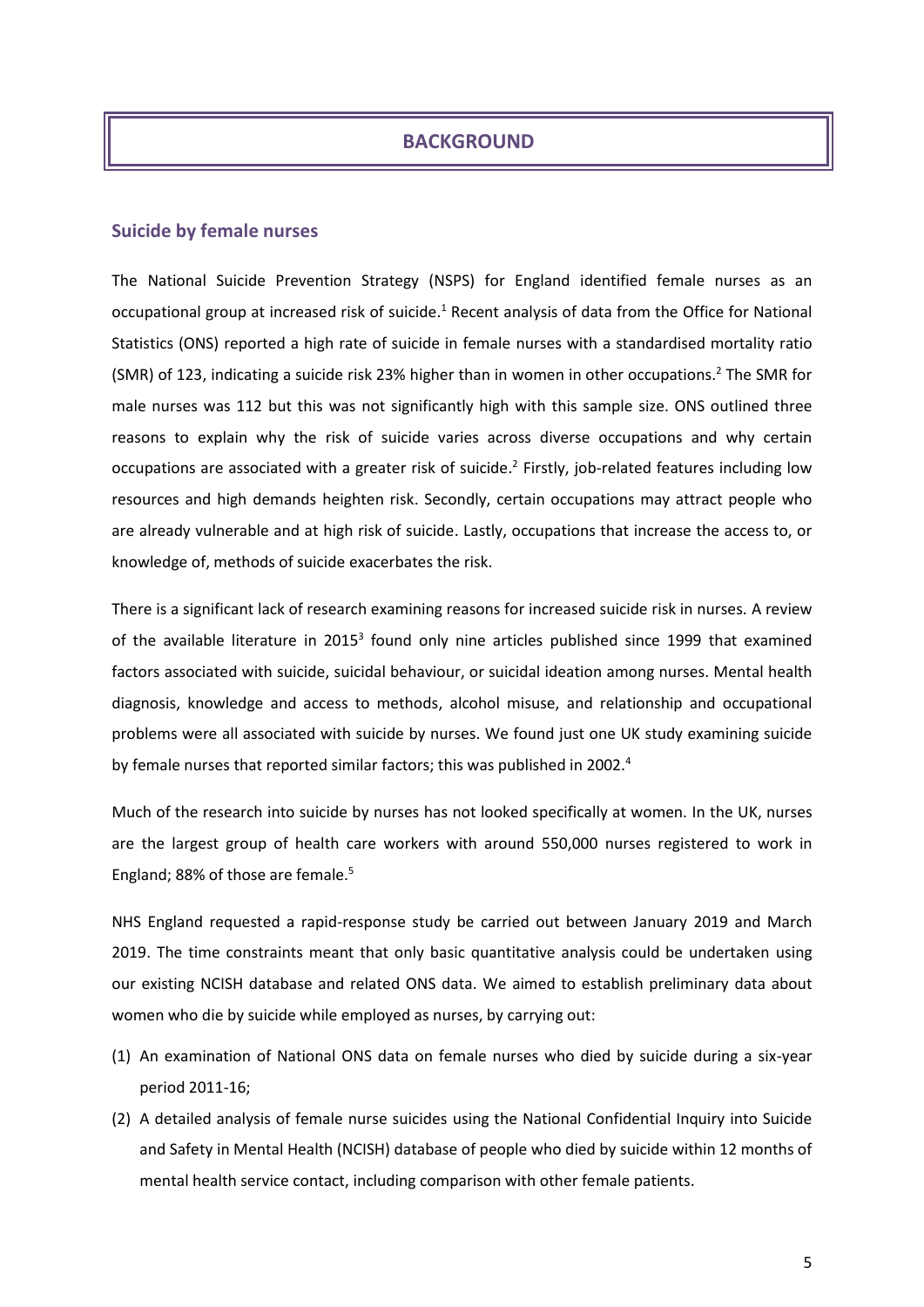## **METHOD**

#### **Data sources**

The study collected data about nurses aged 18-65 who died by suicide (including probable suicide) in England between January  $1<sup>st</sup>$  2011 and December 31 $<sup>st</sup>$  2016. We limited our sample to a working age-</sup> range (18-65 years) in order to capture a similar sample to that reported by ONS (20-64 years). We investigated suicides by nurses over a 6-year period, extending the ONS study by one year, but numbers are still low. We identified suicides and probable suicides (deaths assigned an undetermined conclusion at coroners' inquest) from general population mortality data obtained by NCISH from ONS. Deaths for which a suicide (ICD-10 codes X60-X84) or undetermined conclusion (ICD-10 codes Y10-Y34 (excluding Y33.9), Y87 and Y87.2) were received at coroner's inquest were included. We refer to these deaths as suicides in the remainder of this document.

We used the NCISH database to identify those nurses who had been in contact with mental health services in the 12 months prior to their death, i.e. patient suicides.

## **Analysis and statistical considerations**

Data were analysed using STATA 15; we present frequencies and percentages. Subgroup analysis was undertaken where sufficient numbers were reached to ensure robust findings. Proportion differences between groups were examined using chi-squared test of association, with statistical significance reported at p<0.05 and p<0.01. Despite some low p values within this report, the number of cases with any individual variable was not high.

#### **General population data**

We examined UK mortality data between 1 January 2011 and 31 December 2016. We included all adults of working age (18-65 years) with a known occupation. Where an occupation was recorded as unknown or occupational information was missing the case was excluded from analysis. We received notification of 23,134 deaths by suicide by people aged 18-65 years. 2,901 (13%) cases were excluded from analysis due to missing occupation data. The majority of individuals excluded from analysis were male (78%), had a conclusion of suicide (72%), and died by hanging (51%).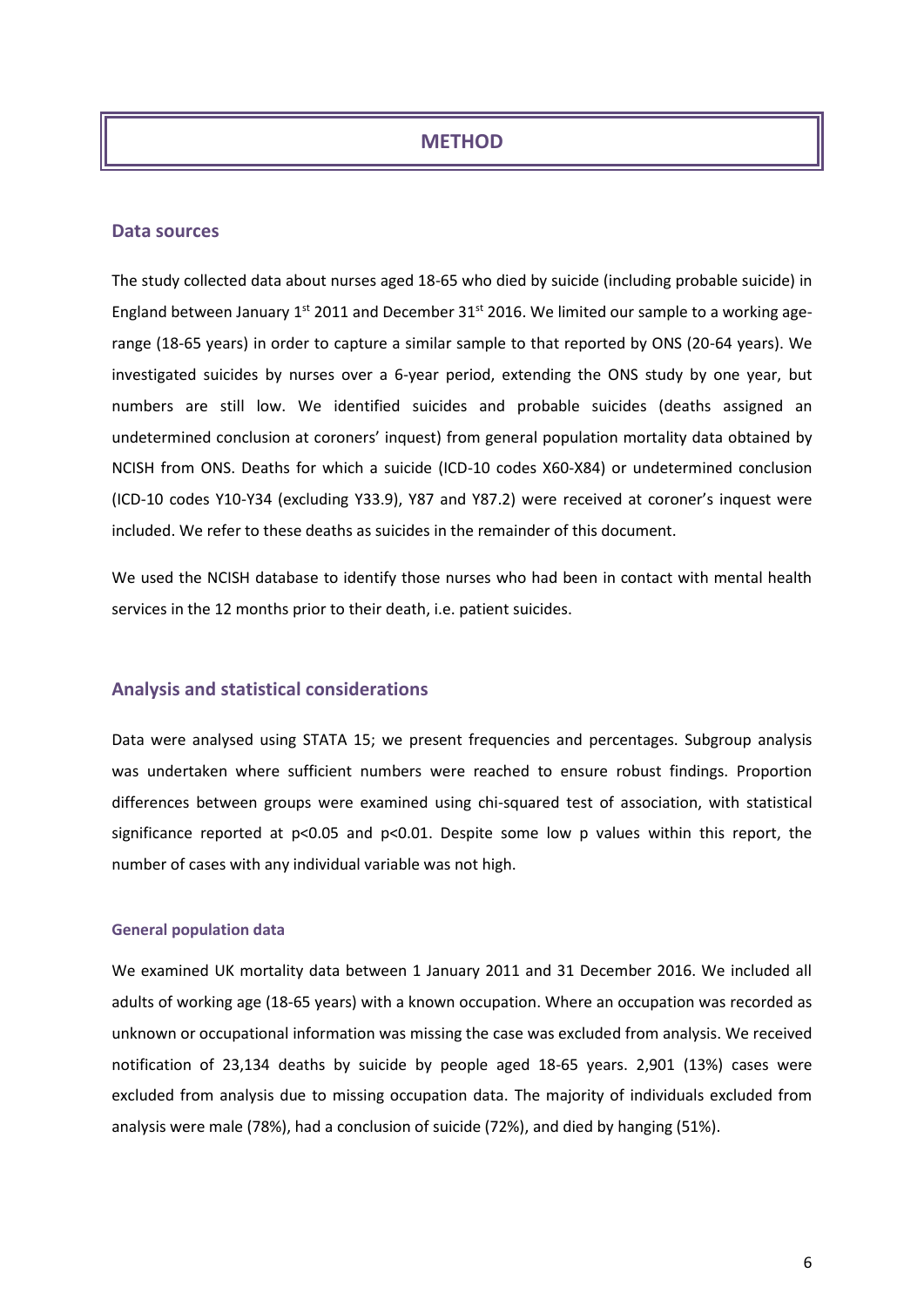We included a wide range of roles, both qualified and non-qualified nurse occupations (inclusion criteria detailed below), though our figures are mainly trained nurses (82%), and significance of key variables did not change when we analysed just qualified nurses. These data are derived from the mortality data provided by ONS, and our inclusion criteria is consistent with published ONS figures. Occupation is recorded at registration of death, and is subject to variation in occupational detail supplied.

#### **Coding nurses using ONS occupation**

**Inclusion criteria for medical nurses:** nurse | mental health nurse | psychiatric nurse | staff nurse | charge nurse | district nurse | chief nurse | midwife | sister | matron | student/trainee nurse | healthcare assistant | health care assistant | HCA | nurse assistant | nursing auxiliary | auxiliary | health visitor

**Excluded:** nursery nurse | nursery assistant | nursery worker | nurseryman | horticultural nursery worker | dental nurse | veterinary nurse | sister of | husband of | widower of | unemployed | retired | former

#### **Patient population**

The NCISH database is a national consecutive case series of all patients who die by suicide within a year of contact with specialist mental health services. Clinical data are collected via a questionnaire completed by the clinician responsible for the care of the patient prior to their death. A full description of the NCISH method of data collection is provided on our website and in previous national reports. 6

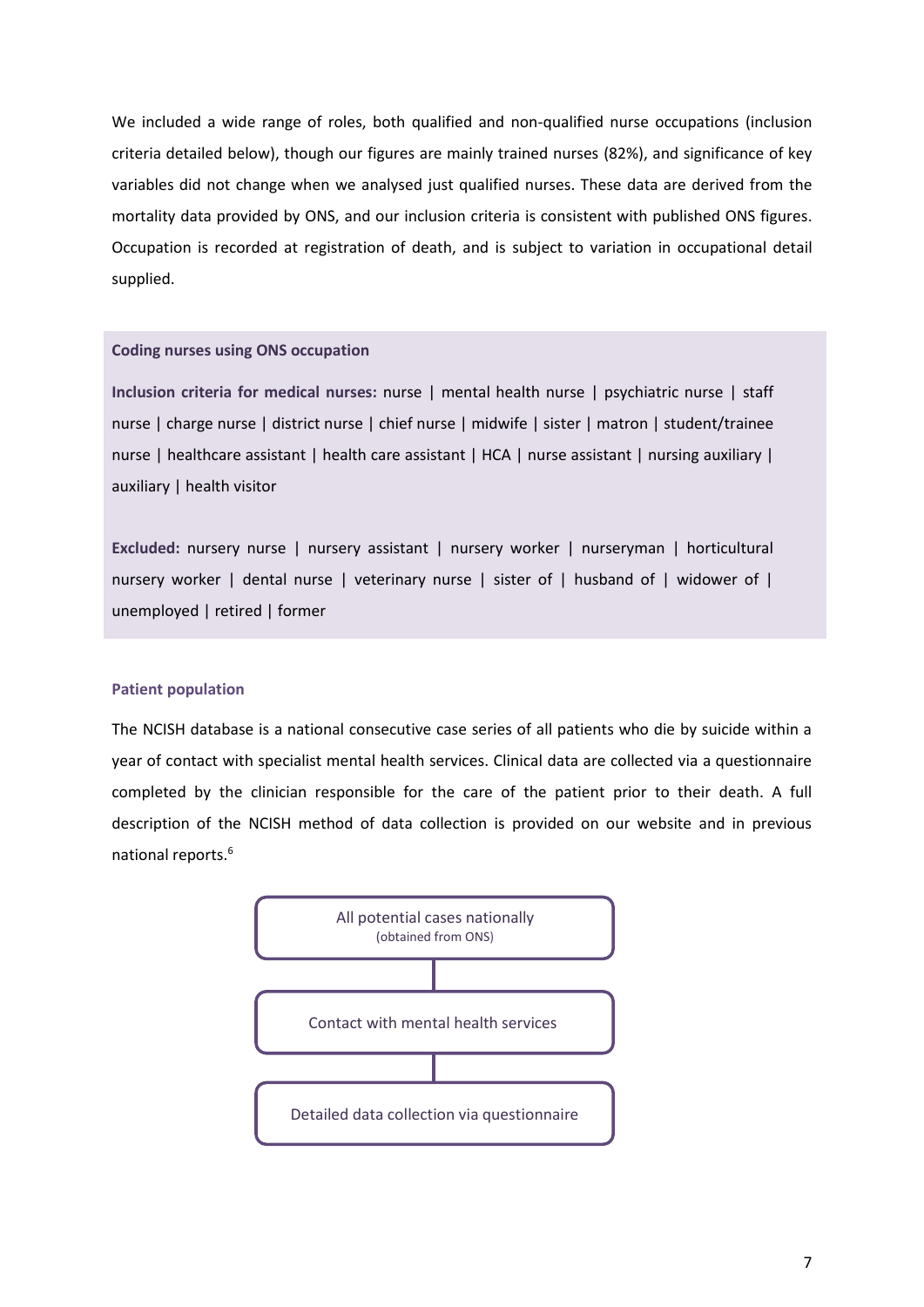# **RESULTS**

## **Suicide by female nurses: general population**

Between January  $1^{st}$  2011 and December 31 $^{st}$  2016, we received notifications of 20,233 deaths by suicide of people aged 18-65, including 18,117 (90%) people with a recorded occupation. Of these, 281 (1.6%) were employed as a nurse - of whom 204 (73%) were female - and 17,836 were employed in other occupations (3,474, 19% female). This corresponds to an average of 47 nurse suicides per year with numbers fluctuating and no recent increase (Table 1). Table 2 shows key features of female nurses dying by suicide compared with women employed in other occupations in the six-year period (2011-2016)

| Table 1: General population suicide: numbers by year and occupation (2011-2016) |  |  |  |  |
|---------------------------------------------------------------------------------|--|--|--|--|
|---------------------------------------------------------------------------------|--|--|--|--|

|                | 2011  | 2012  | 2013  | 2014  | 2015  | 2016  |
|----------------|-------|-------|-------|-------|-------|-------|
| <b>Nurses</b>  | 51    | 39    | 47    | 56    | 46    | 42    |
| Other employed | 2,892 | 3,169 | 3,044 | 2,885 | 3,002 | 2,844 |
| Total          | 2,943 | 3,208 | 3,091 | 2,941 | 3,048 | 2,889 |

**Table 2: Characteristics of general population suicides in female nurses v. women in other occupations (2011 – 2016)**

|                            | <b>Female nurses</b><br>$N = 204$ |                          | $N = 3,474$ | Women in other<br>occupations |  |  |
|----------------------------|-----------------------------------|--------------------------|-------------|-------------------------------|--|--|
|                            | N                                 | %                        | N           | %                             |  |  |
| <b>Conclusion</b>          |                                   |                          |             |                               |  |  |
| Open                       | 49                                | 24                       | 830         | 24                            |  |  |
| Suicide                    | 155                               | 76                       | 2,644       | 76                            |  |  |
| <b>Method of suicide</b>   |                                   |                          |             |                               |  |  |
| Hanging/strangulation      | 80                                | 39                       | 1,576       | 45                            |  |  |
| Self-poisoning**           | 85                                | 42                       | 1,040       | 30                            |  |  |
| Jumping/multiple injuries* | 10                                | 5                        | 370         | 11                            |  |  |
| Drowning                   | 6                                 | 3                        | 145         | 4                             |  |  |
| Gas inhalation             | $3$                               | $\overline{\phantom{0}}$ | 47          | 1                             |  |  |
| <b>Firearms</b>            | $3$                               | -                        | 4           | 1                             |  |  |
| Cutting/stabbing           | 7                                 | 4                        | 59          | $\overline{2}$                |  |  |

\*p<0.05 \*\*p<0.01, chi-squared test of association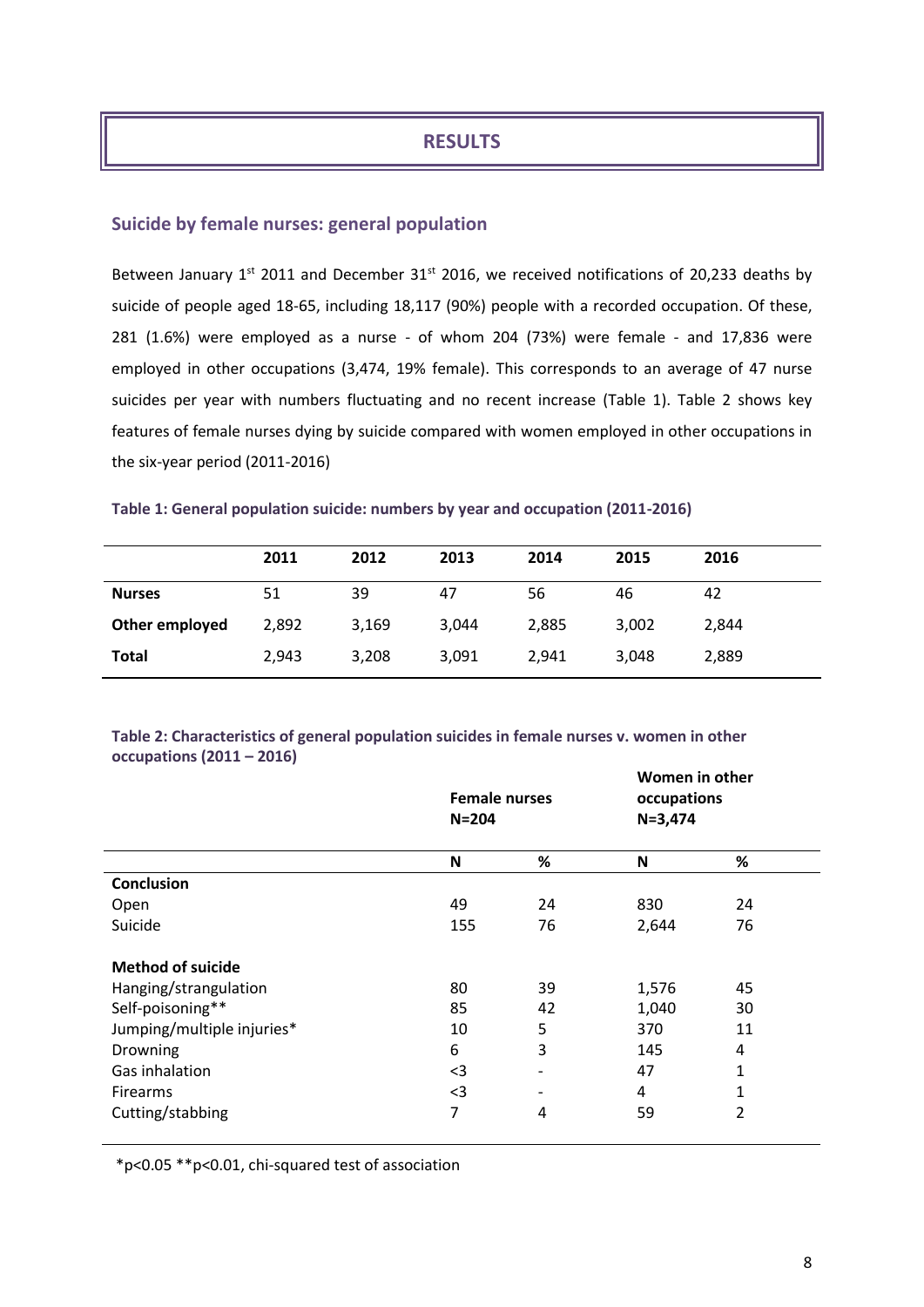The highest number of suicide deaths by female nurses occurred in the months of October (25, 12%) and January (24, 12%), the latter reflecting similar findings in the general population. There was a higher proportion of female nurses dying by self-poisoning than women in other occupations (42% v. 30%) (Table 2). The age distribution can be seen in figure 1. Female nurses who died by suicide were older, specifically more likely to be aged 45-54 years compared to women in other occupations (43% v. 30%), and less likely to be aged 18-34 (17% v. 28%).





#### **Suicide by female nurses: patients**

During 2011-2016, we identified 6,250 people aged 18-65 who died by suicide and were in contact with mental health services in the year before death, 31% of general population suicides of the same age. These will be referred to as patient suicides. Of these, 4,592 were employed including 102 individuals employed as a nurse; 81 (79%) of these nurses were women. The rate of contact with mental health services in the year before death was similar for female nurses and women in other occupations (40% vs. 38%).

Table 3 displays the main social, clinical and behavioural features of female patients who were employed as nurses, in comparison with women in other occupations in the six-year period. The age distribution of nurses was similar to that of nurses in the general population who die by suicide, 40% being aged 45-54 years. Many characteristics were similar for female nurses and women in other occupations in the patient group; the most common primary diagnoses were affective disorder, followed by personality disorder. The majority of female nurses were not currently married, and around half had a co-morbid condition. A history of self-harm was common in both female nurses and women in other occupations.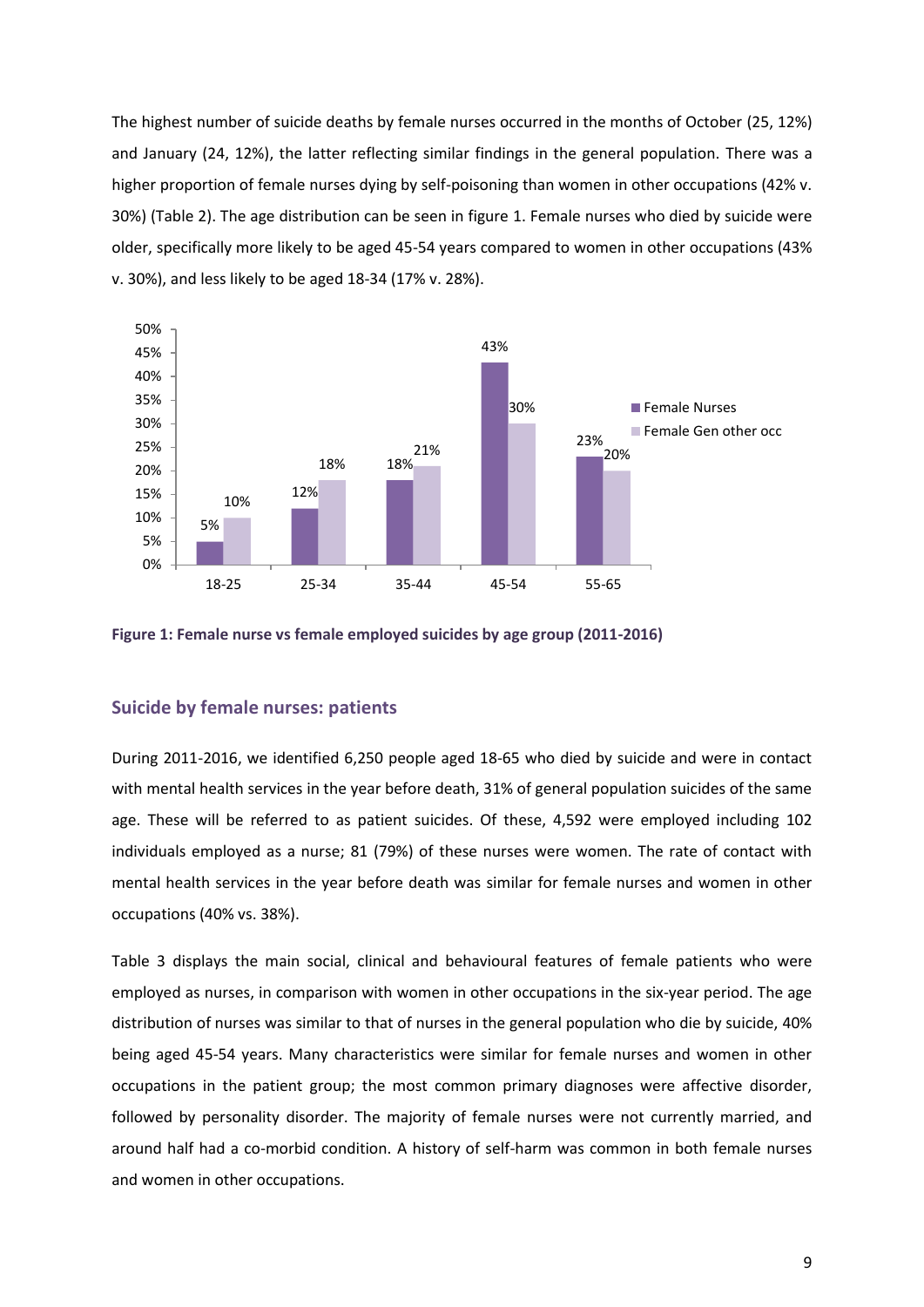The NCISH questionnaire asks that clinicians record any life events that they were aware of in the three months prior to the death of their patient. Clinicians reported that female patients employed as nurses had more often experienced problems in the workplace than women in other occupations (18% vs. 6%). Financial problems were also more commonly reported among female nurses, though this did not reach significance (19% vs. 11%). No further details on the nature of problematic life events were available.

It was less common for female nurses to have had a previous psychiatric admission of fewer than 7 days (13% v. 27%), and they were more likely than women in other occupations to have been prescribed SSRI/SNRIs (70% vs. 58%). A higher proportion of female nurses died by self-poisoning (48% v. 30%), and fewer died by jumping/multiple injuries or drowning. Psychotropics and opiates account for two thirds of self-poisoning deaths by women (figure 2). Of those who died by selfpoisoning, nurses were more likely than women in other occupations to have used paracetamol (19% v. 10%), and/or opiates (31% vs. 24%), though the difference between groups in opiate use did not reach significance.

|                                            | <b>Female nurse</b><br>suicides<br>$N = 81$ |                          | <b>Female other</b><br>occupations<br>$N=1,307$ |                |  |
|--------------------------------------------|---------------------------------------------|--------------------------|-------------------------------------------------|----------------|--|
|                                            |                                             |                          |                                                 |                |  |
| <b>Patient characteristics</b>             | N                                           | %                        | N                                               | %              |  |
|                                            |                                             |                          |                                                 |                |  |
| <b>Demographic features</b>                |                                             |                          |                                                 |                |  |
| Age: median (range)                        | 49 (23-65)                                  |                          | 45(18-65)                                       |                |  |
|                                            |                                             |                          |                                                 |                |  |
| Not currently married                      | 51                                          | 65                       | 864                                             | 69             |  |
| Living alone                               | 38                                          | 49                       | 532                                             | 43             |  |
| Black & minority ethnic group              | 5                                           | 6                        | 103                                             | 8              |  |
|                                            |                                             |                          |                                                 |                |  |
| <b>Clinical features</b>                   |                                             |                          |                                                 |                |  |
| Primary diagnosis:                         |                                             |                          |                                                 |                |  |
| Schizophrenia & other delusional disorders | 4                                           | 5                        | 147                                             | 11             |  |
| Affective disorder                         | 47                                          | 59                       | 642                                             | 50             |  |
| Alcohol dependence/misuse                  | $3$                                         |                          | 53                                              | 4              |  |
| Drug dependence/misuse                     | $3$                                         | -                        | 31                                              | $\overline{2}$ |  |
| Personality disorder                       | 15                                          | 19                       | 215                                             | 17             |  |
| Eating disorder                            | $3$                                         | $\overline{\phantom{a}}$ | 56                                              | 4              |  |
| Any secondary diagnosis                    | 43                                          | 54                       | 643                                             | 50             |  |
| Physical illness at time of death          | 25                                          | 32                       | 285                                             | 23             |  |
| Duration of illness (<12 months)           | 18                                          | 23                       | 225                                             | 18             |  |
| Receiving SSRI/SNRI *                      | 54                                          | 70                       | 687                                             | 58             |  |
|                                            |                                             |                          |                                                 |                |  |

#### **Table 3: Features of female patients who died by suicide by occupation (2011-2016)**

\*p<0.05, chi-squared test of association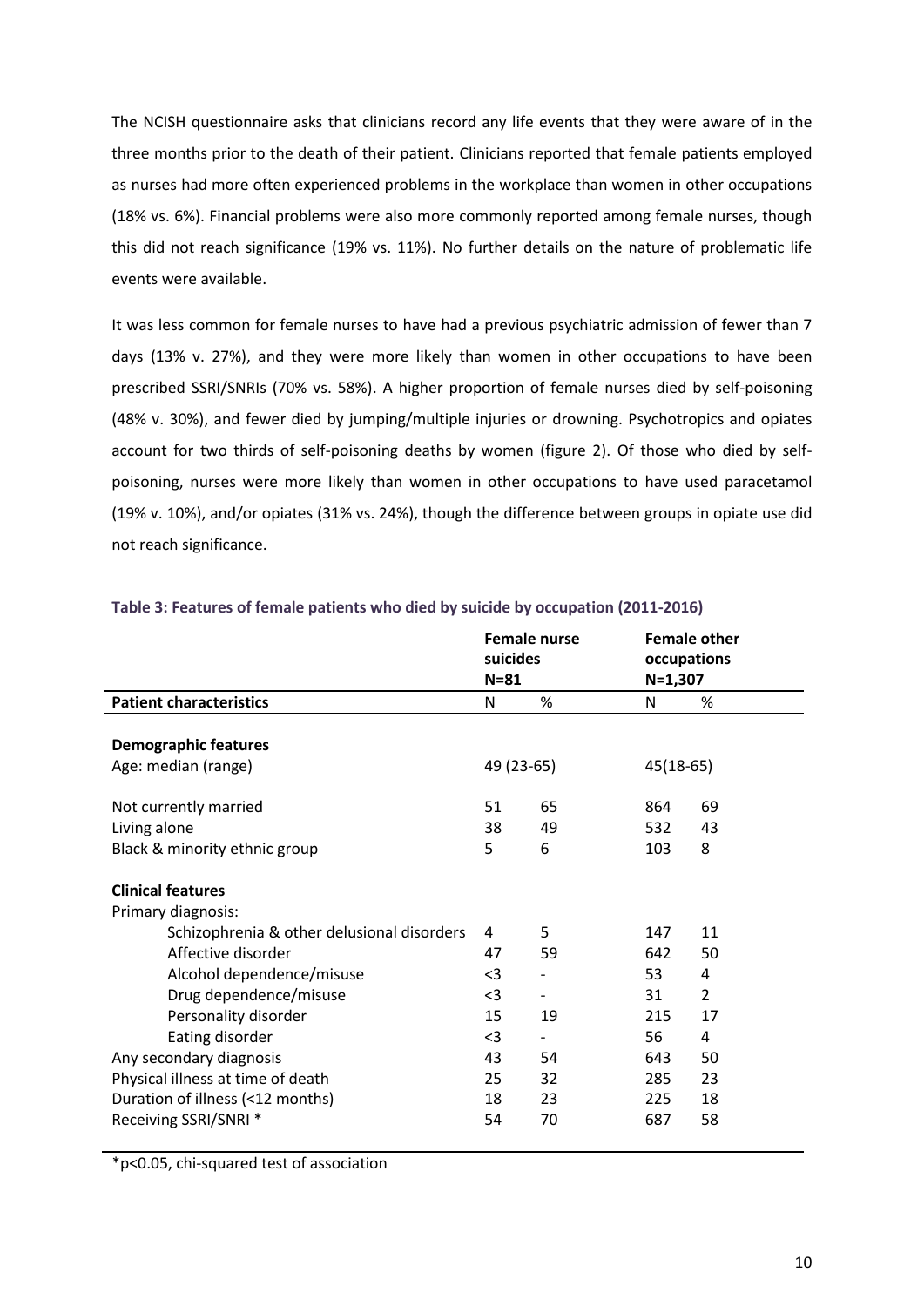|                                         | <b>Female nurse</b><br>suicides |                          | <b>Female other</b><br>occupations |                          |  |
|-----------------------------------------|---------------------------------|--------------------------|------------------------------------|--------------------------|--|
|                                         |                                 |                          |                                    |                          |  |
|                                         | $N = 81$                        |                          | $N=1,307$                          |                          |  |
| <b>Patient characteristics</b>          | N                               | $\%$                     | N                                  | %                        |  |
|                                         |                                 |                          |                                    |                          |  |
| <b>Behavioural features</b>             |                                 |                          |                                    |                          |  |
| History of self-harm                    | 51                              | 64                       | 913                                | 73                       |  |
| History of alcohol misuse               | 33                              | 41                       | 476                                | 38                       |  |
| History of drug misuse                  | 16                              | 20                       | 299                                | 24                       |  |
| <b>Priority groups</b>                  |                                 |                          |                                    |                          |  |
| In-patient at time of death             | 4                               | 5                        | 97                                 | $\overline{7}$           |  |
| Died within 3 months of discharge       | 10                              | 13                       | 198                                | 17                       |  |
| Under the care of crisis teams          | 9                               | 13                       | 200                                | 17                       |  |
| Non-adherent with medication            | 6                               | 8                        | 132                                | 11                       |  |
| Missed last appointment                 | 22                              | 29                       | 278                                | 23                       |  |
| Life events                             |                                 |                          |                                    |                          |  |
| Any adverse life event <3 months        | 36                              | 49                       | 521                                | 45                       |  |
| Problems in the workplace**             | 13                              | 18                       | 69                                 | 6                        |  |
| Financial problems                      | 14                              | 19                       | 132                                | 11                       |  |
|                                         |                                 |                          |                                    |                          |  |
| <b>Last admission</b>                   |                                 |                          |                                    |                          |  |
| Detained under MHA                      | 9                               | 12                       | 176                                | 15                       |  |
| Subject to a CTO at time of discharge   | $3$                             |                          | 12                                 | 67                       |  |
| Last admission <7 days duration*        | 5                               | 13                       | 167                                | 27                       |  |
| Re-admission within 3 months            | 8                               | 20                       | 112                                | 17                       |  |
| Patient-initiated discharge             | $3$                             | $\overline{\phantom{a}}$ | 66                                 | 11                       |  |
| Last contact with services              |                                 |                          |                                    |                          |  |
| Last contact within 1 week before death | 41                              | 51                       | 673                                | 52                       |  |
| Short-term risk: low or none            | 56                              | 77                       | 925                                | 81                       |  |
| Long-term risk: low or none             | 35                              | 53                       | 597                                | 54                       |  |
| <b>Method of suicide</b>                |                                 |                          |                                    |                          |  |
| Hanging/strangulation                   | 28                              | 35                       | 573                                | 44                       |  |
| Self-poisoning**                        | 39                              | 48                       | 389                                | 30                       |  |
| Jumping/multiple injuries**             | $3$                             |                          | 178                                | 14                       |  |
| Drowning*                               | $3$                             |                          | 60                                 | 5                        |  |
| Gas inhalation                          | $<$ 3                           | $\overline{\phantom{a}}$ | 18                                 | $\mathbf{1}$             |  |
| Firearms                                | $3$                             |                          | $3$                                | $\overline{\phantom{0}}$ |  |
| Cutting/stabbing                        | 4                               | 5                        | 28                                 | $\overline{2}$           |  |
|                                         |                                 |                          |                                    |                          |  |

# **Table 3 (continued): Features of female patients who died by suicide by occupation (2011-2016)**

\*p<0.05, \*\*p<0.01, chi-squared test of association;

MHA=Mental Health Act; CTO=Community Treatment Order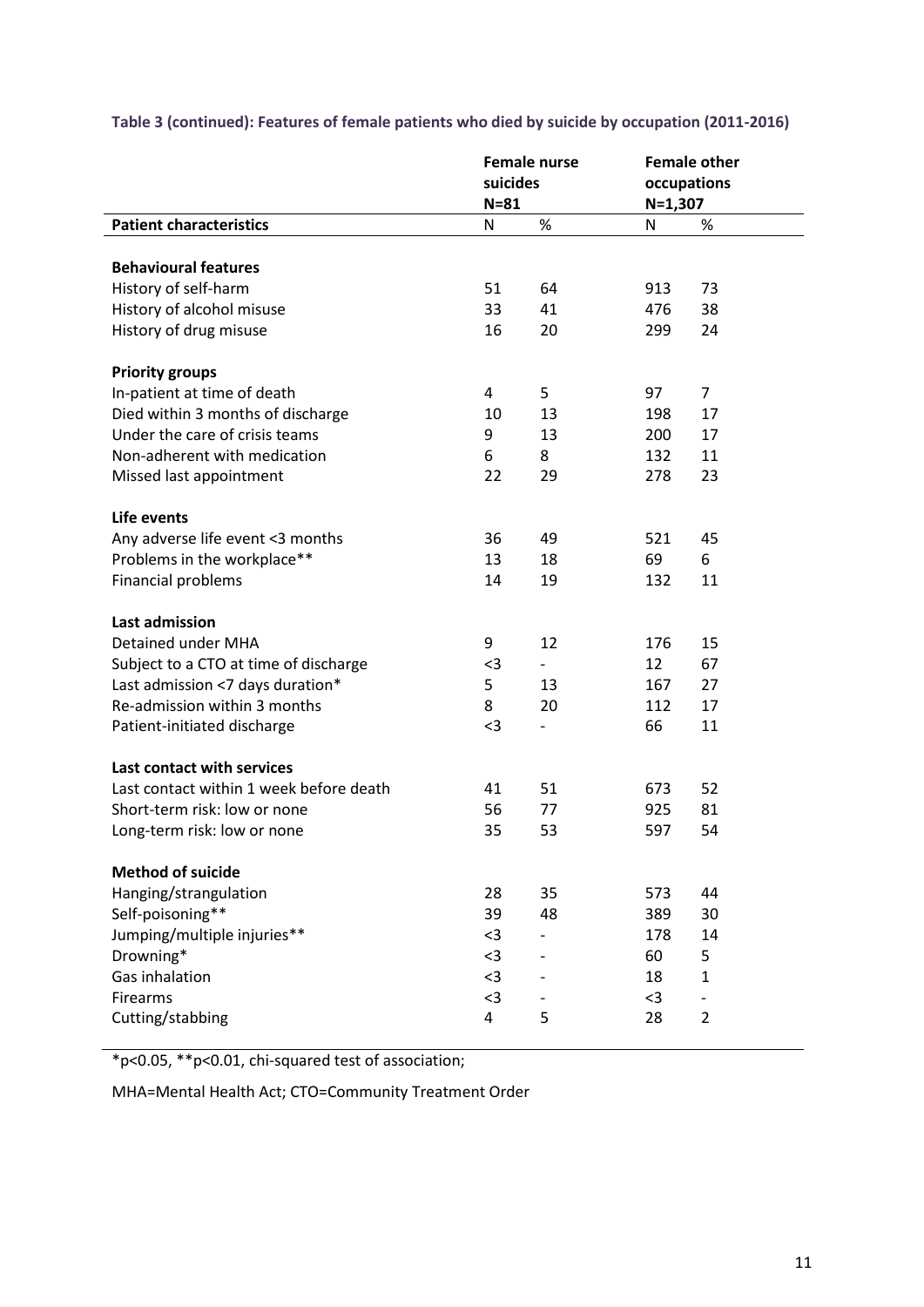

**Figure 2: Patient suicides: main substances used in deaths by self-poisoning in women \*** p<0.05, chi-squared test of association

## **Suicide by male nurses**

Like female nurses, male nurses who died by suicide were older than men in other occupations, and specifically more likely to be aged 45-54 (42% v. 29%). There were a higher proportion of male nurses dying by self-poisoning compared with men in other occupations (22% v. 12%). However, male nurses were less likely to die by self-poisoning than female nurses (22% v. 42%).

The rate of contact with services was similar to that of men in the general population (27% v. 24%), but lower than the rate of service contact for female nurses (40%). Similar to female nurses, the most common primary diagnoses for male nurses were affective disorders (60%). 76% of male nurses had a history of self-harm, compared with 64% of female nurses. Male nurses who died by suicide were more likely to have a physical illness at the time of death than men in other occupations (38% v. 19%); a higher proportion than in female nurses (32%).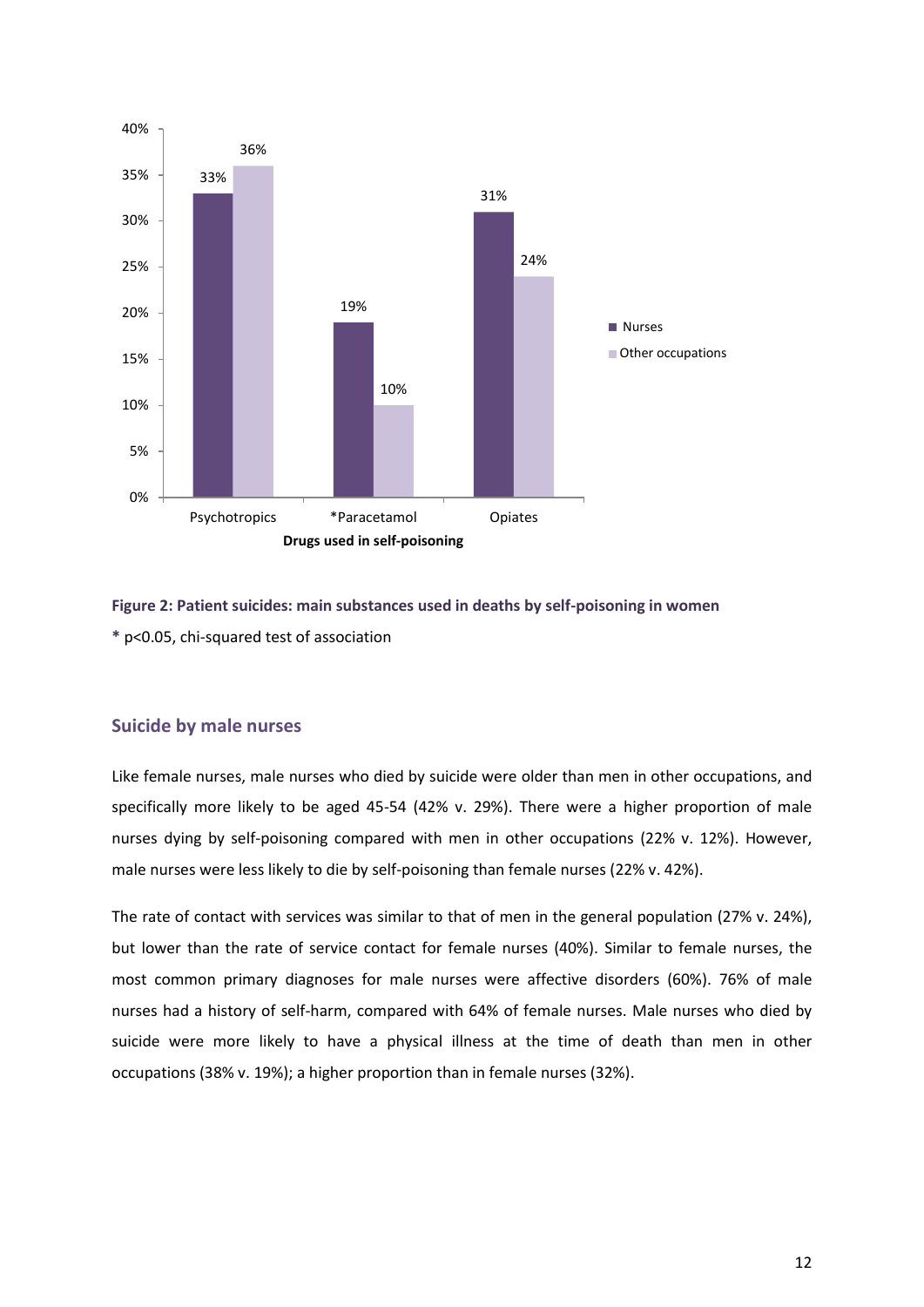# **SUMMARY OF FINDINGS**

## **Characteristics of female nurses**

This study examined a six-year national sample of female nurses who died by suicide; to our knowledge this is the largest study in a relatively under-researched field. There were 281 nurses of working age who died by suicide between January 1<sup>st</sup> 2011 and December 31<sup>st</sup> 2016 identified in the general population; 73% (204) were women. Of these, 102 nurses were patients, 79% (81) of them women. Female nurses had similar rates of contact with mental health services to women in other occupations (40% vs. 38%).

The characteristics of female nurses who died by suicide within 12 months of mental health service contact were broadly similar to women in other occupations, though we noted some differences. The main primary diagnoses were affective disorders (59%), followed by personality disorders (19%). 41% had a history of alcohol misuse and 20% reported a history of drug misuse. The prevalence of a history of self-harm was lower in female nurses (64% v. 73%) than women in other occupations, though still a majority. While clinician-reported adverse life events were common among all the women, 18% of nurses reported problems in the workplace compared with 6% of women in other occupations, though we have no further details.

Self-poisoning, the most common method of death among women, accounted for around half of the deaths by patient nurses (48%). The main drugs used were psychotropics (33%), opiates (31%), and paracetamol (19%).

Further detailed study is required to examine the differences between the care received by female nurses and by women in other occupations. It was less common for nurses to have had a previous short psychiatric admission of 7 days or fewer (13% vs. 27%), and they were more often prescribed SSRIs/SNRIs.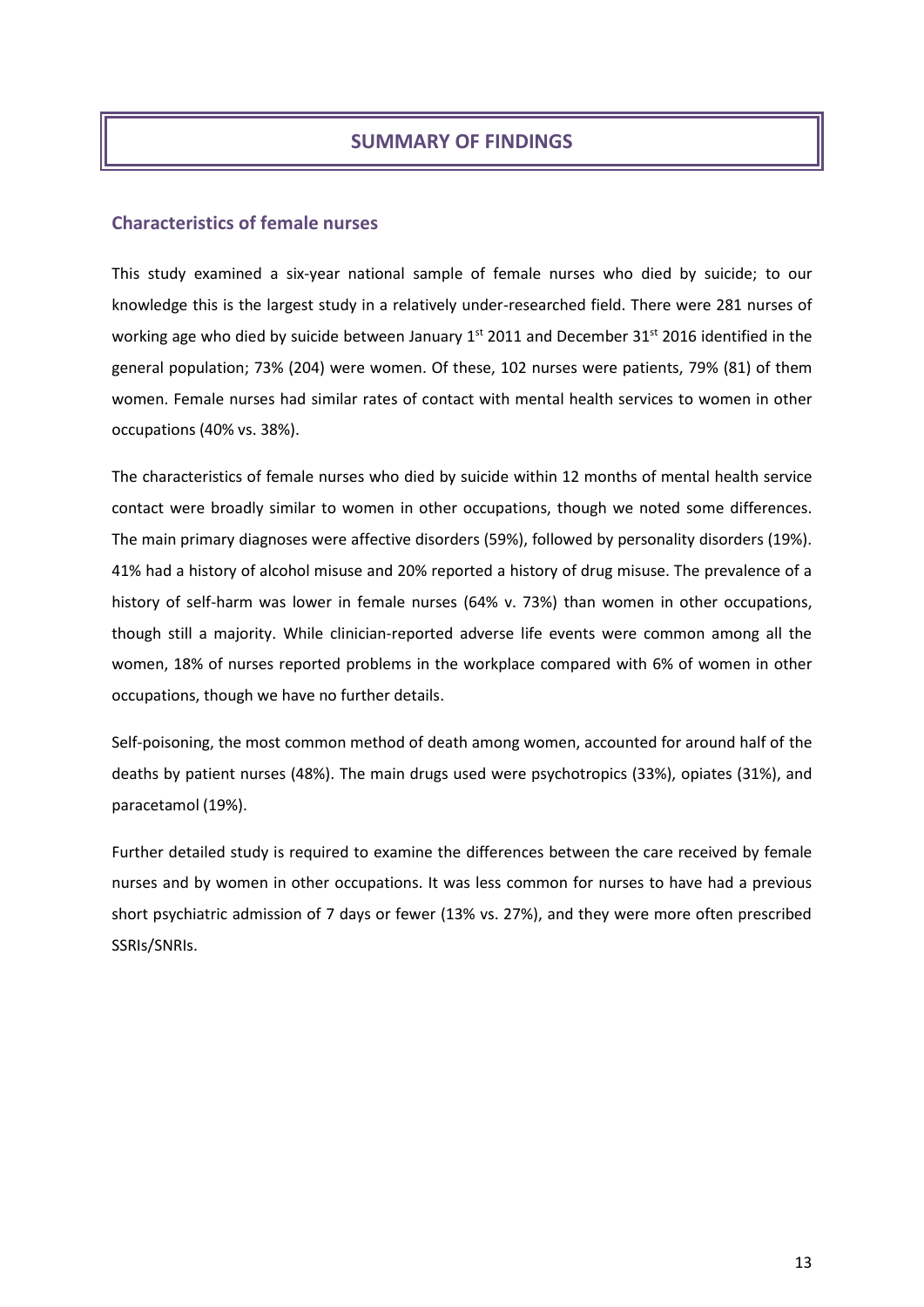**What this study can't tell us**

- Occupation is recorded at registration of death, and is subject to variation in detail recorded. There may be inaccuracies in this data; we may have therefore inadvertently excluded some people who were working as nurses. We removed individuals from analysis where it was clear that they were not currently employed and 13% of individuals were excluded due to no occupation data being available;
- Our study compared nurses with all other occupations in a clinical case series. Therefore we were unable to compare female nurses who died by suicide with female nurses who did not die;
- The nature of our study means we cannot establish cause and effect. Further work in this area is warranted. This might include more detailed data collection, particularly for nurses who were not patients, or a qualitative study speaking with women working as nurses and facing job-specific pressures.
- These are preliminary findings from a brief study based on quantitative analysis of existing data from ONS and NCISH. A more detailed qualitative approach is needed to understand the complex nature of suicide by women working as nurses.

#### **Key messages**

- (1) We have examined a 6-year national series of suicides by female nurses, providing information not previously available on this group. However, our database was not established for this purpose and we can draw only preliminary conclusions. More detailed studies should help identify priorities for prevention;
- (2) More than half of the nurses who died were not in contact with mental health services. We need to improve access to mental health care in nurses, as in many groups. Similar concerns have previously been raised for doctors, who now have a dedicated mental health service;
- (3) Self-poisoning rates among female nurses were high; the drugs most commonly used were psychotropics, opiates, and paracetamol. Further study of self-poisoning among female nurses is needed to inform prevention measures;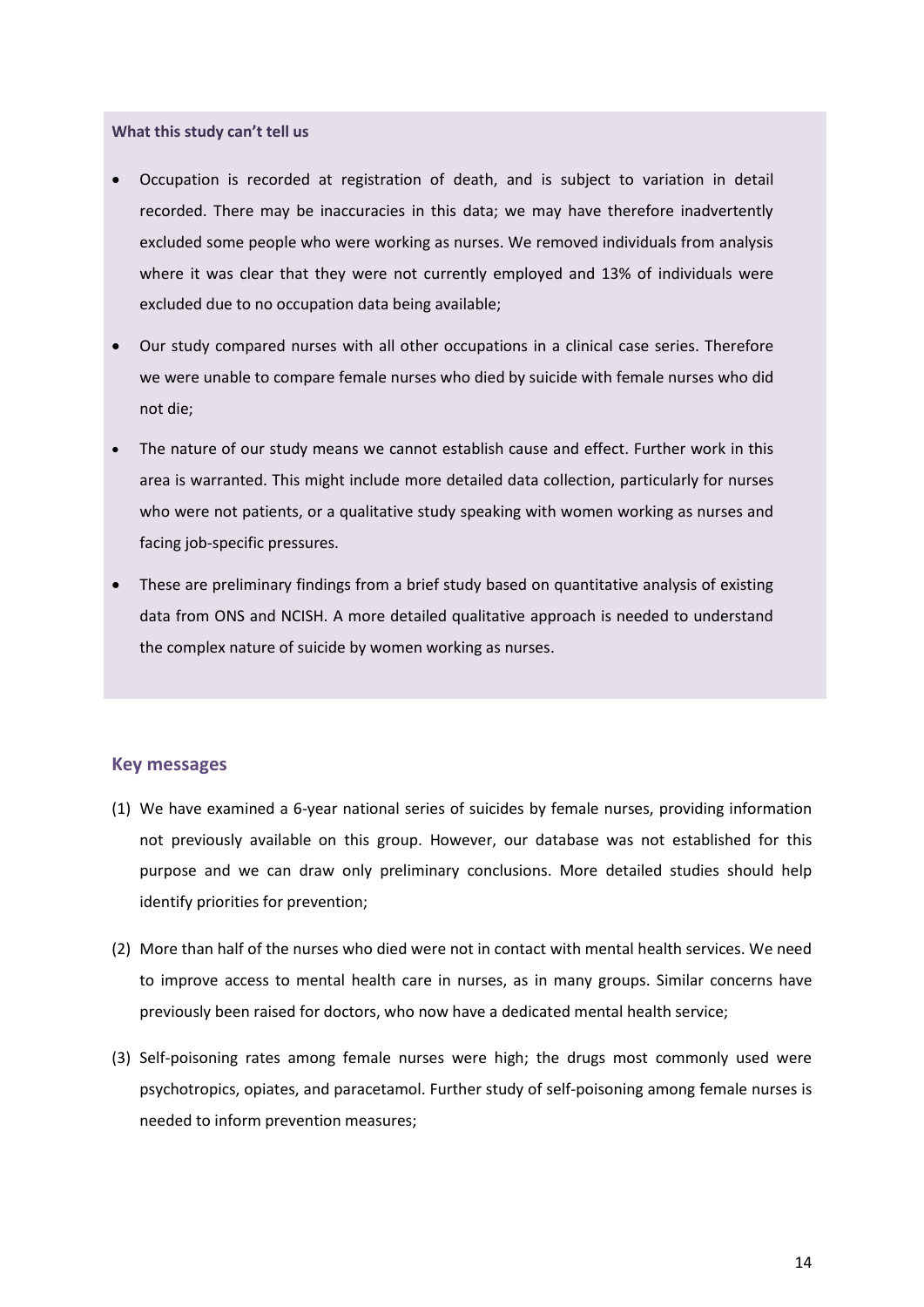- (4) Suicide is complex, and this complexity needs further exploration in female nurses, including examining the specific effects of workplace, financial, and personal problems;
- (5) Some indicators of suicide risk in female nurses, such as depression and substance misuse, are common to most groups who are at risk. They show the importance of comprehensive, needsbased clinical care in improving prevention.